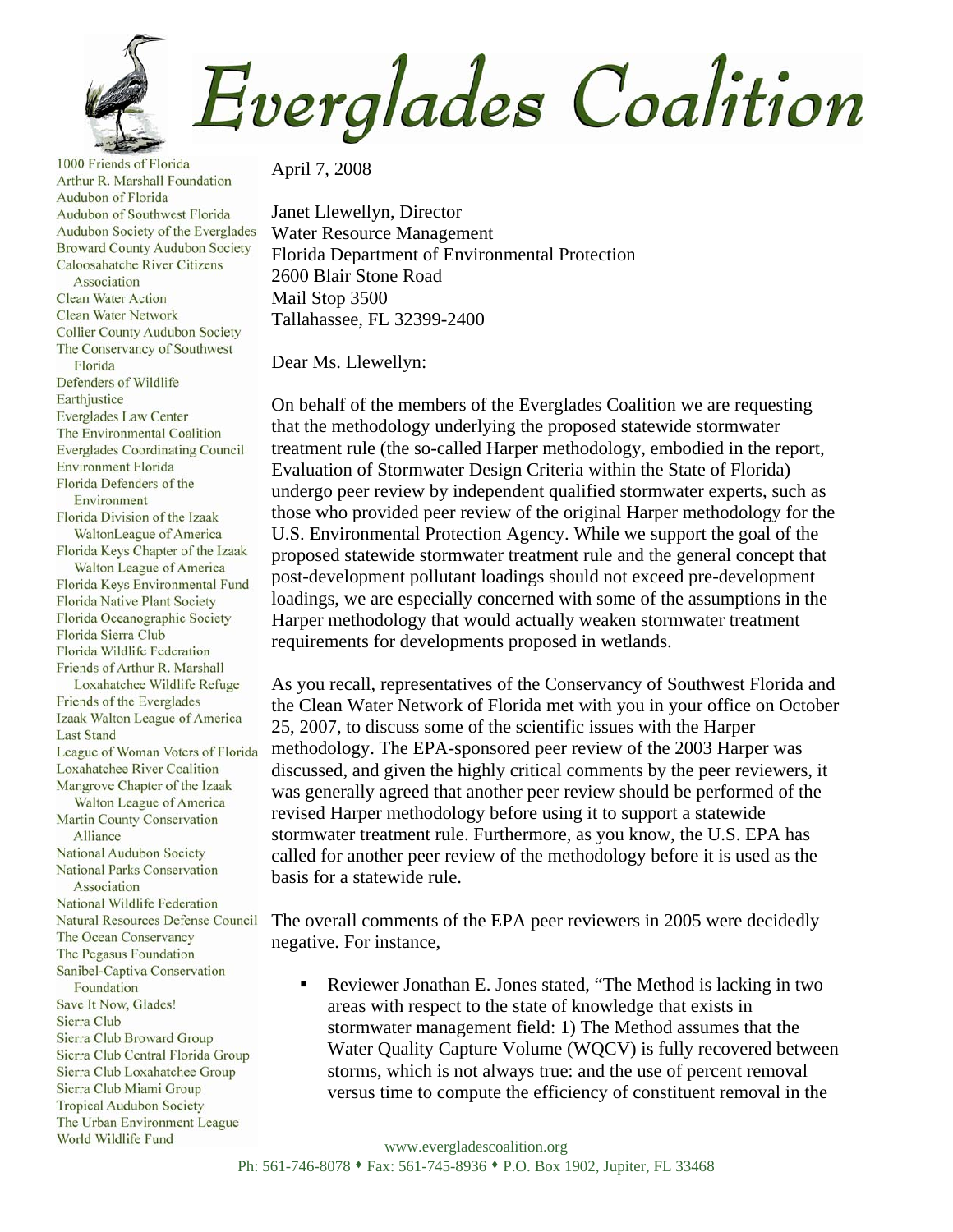BMPs. The result of the assumption regarding availability of detention storage is that overflow frequency is underestimated."

- Reviewer Ben Urbonas stated under Final Conclusion, "The Harper Methodology is based on technologies that I would question for estimating pre- and post-development average annual loads of constituents in stormwater surface runoff." In response to whether the Harper Methodology is an appropriate method for use, Reviewer Urbonas says, "In my judgment the answer is no. This is because the runoff volumes are not being calculated accurately and "percent removals" are used instead of average annual effluent concentrations. In addition, there appear to be questionable recommendations as to the vertical separation between bottom of retention pond and high groundwater table. The approach also appears to underestimate the "retention basin" volumes and, as a result, overestimates the pollutant loads removed."
- When asked if the Method reflected the current state of knowledge, Reviewer Jonathan Jones said that "Onsite methods for stormwater management, often referred to as "low impact development" (…etc) are not mentioned, yet they are highly desirable for water quality management."
- Reviewer Heaney stated, "The HM report does not benchmark their method against measured data for a catchment. Thus, it is impossible to judge its accuracy."

One of the principal issues that members of the Coalition have expressed concerning the Harper method is the assumption that wetlands in their natural condition are sources of nutrient pollutant loadings for the pre-development loadings calculation. When representatives of the Conservancy and Clean Water Network met with you in October, it was generally agreed that wetlands would not be represented as a land use to calculate pre-development pollutant loadings. The Harper report and the current methodology being used by Dr. Harper for assisting his private clients in securing Environmental Resource Permits for developments in wetlands, however, still assume that wetlands are a source of pre-development pollutant loadings, and the draft DEP Design Requirements contain assumed nutrient loadings for all "undeveloped" land. This assumption has provided developers with an easy means of meeting the "post less than pre" standard without increasing the level of treatment required as compared to the presumptive criteria in existing rules.

Again, the EPA peer reviewers expressed sharp criticisms over this assumption for wetlands:

- Reviewer Heaney stated, "I am perplexed as to how the data in Table 5 (wetlands) and Table 6 (lakes/open water) can be used to represent land use data. I presume that these data represent samples taken within these systems and are not outflow data. Wetlands and lakes/open water are normally considered to be part of the subset of wet weather controls that can have a significant positive impact on water quality (emphasis added) . . . Extensive data on wetlands are available from numerous studies associated with the Everglades Restoration."
- Reviewer Jones stated, "Based on our current (limited) understanding, it would not appear appropriate to use impacted wetlands as the basis for pre-development wetland characteristics".